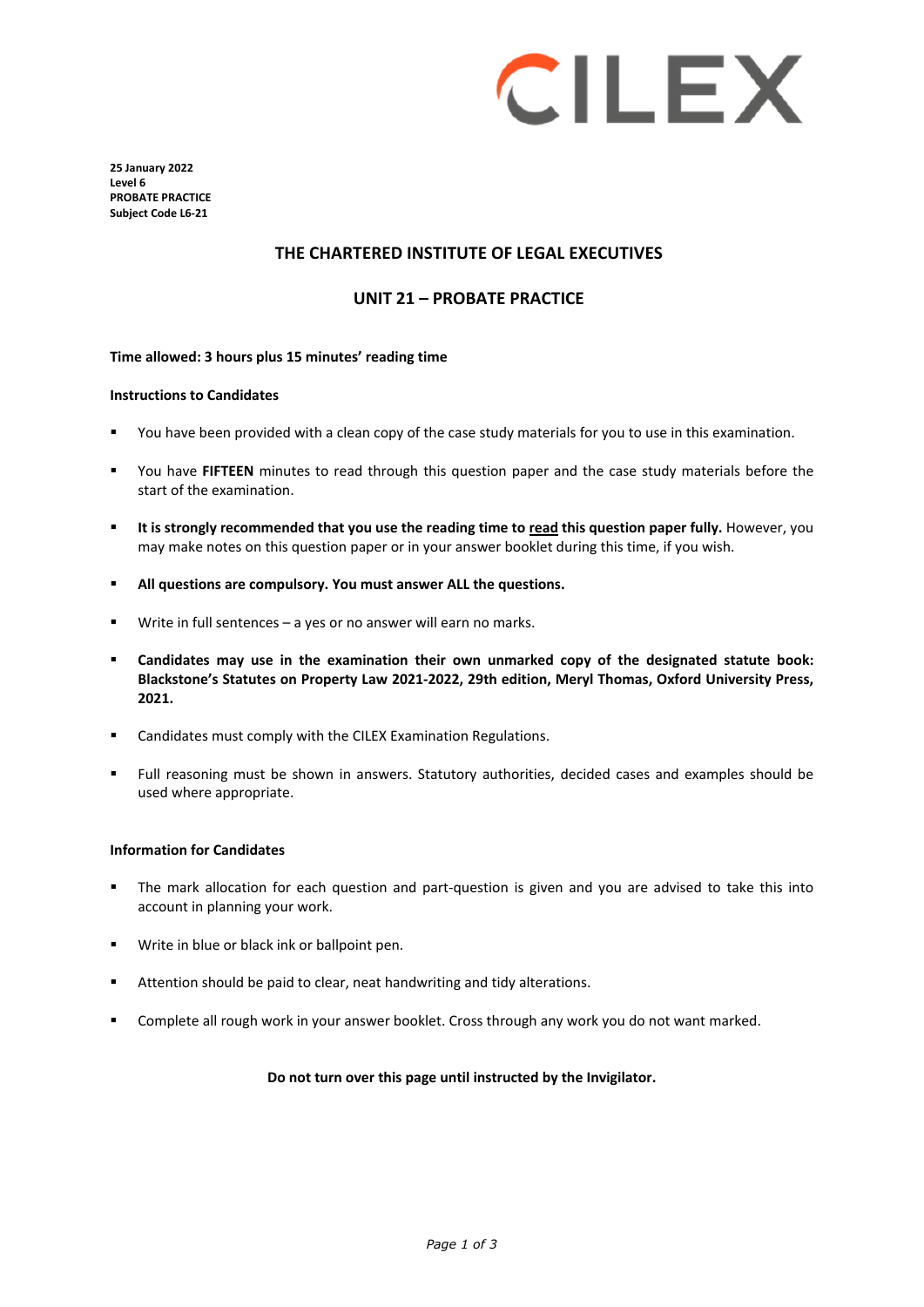# **Question 1**

Reference: Question relates to **Documents 1 and 2** of the case study materials.

You see Mrs Brown at her house, and she tells you that she would like to change her Will by replacing Peter Smith (her solicitor) as executor, because she is worried about the expense that will be involved in dealing with the administration of the estate. She wants to know if it would be possible to replace Peter Smith. If she can do this, she would like to know who she can appoint and how she can do it. She tells you that she won't be able to come into the office to sign any documents on account of her poor health.

(a) Explain what advice you would give to Mrs Brown.

# *(15 marks)*

During your conversation with Mrs Brown, you notice that she appears distracted and that some of her answers are inconsistent and incomplete.

(b) Explain what steps you would now take in light of your observations of Mrs Brown during the meeting.

*(10 marks)*

*(Total: 25 marks)*

## **Question 2**

Reference: Question relates to **Documents 1 and 2** of the case study materials.

(a) Advise Mrs Brown as to what steps she can take during her lifetime to mitigate her inheritance tax liability.

 *(10 marks)* 

(b) Advise Mrs Brown as to what allowances, reliefs and exemptions are available to her on her death, to reduce her inheritance tax bill.

*(10 marks)* 

*(Total: 20 marks)*